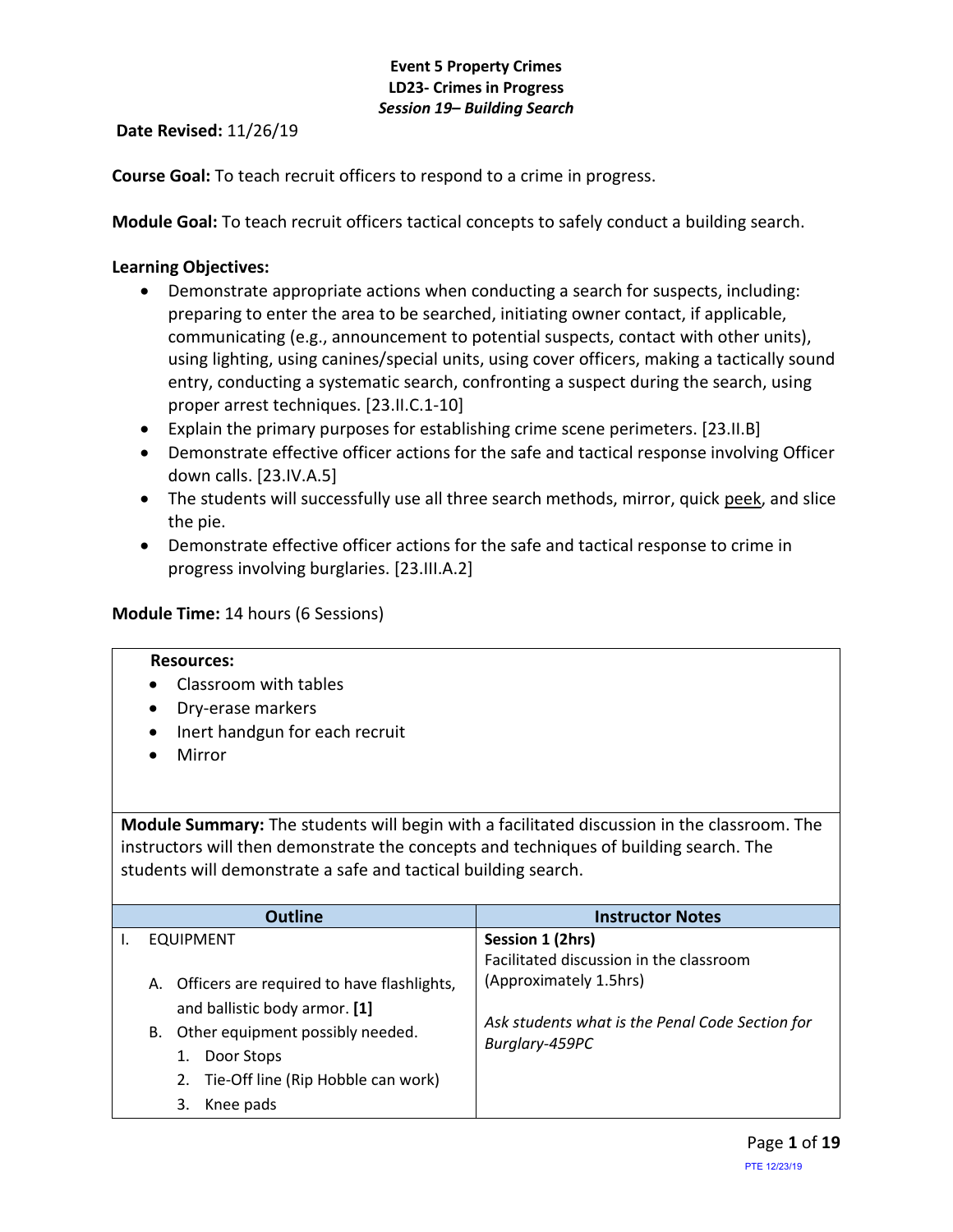|    |    | 4. | <b>Ballistic helmet</b>                    | What is the definition of Burglary-Entering a                                             |
|----|----|----|--------------------------------------------|-------------------------------------------------------------------------------------------|
|    |    | 5. | Mirrors                                    | specified structure with the intent to commit any                                         |
|    |    |    |                                            | theft or felony.                                                                          |
| Ш. |    |    | Containment (Perimeter)                    | [1] Ask- What may be some equipment needed                                                |
|    |    |    |                                            | while doing a building search?                                                            |
|    |    |    | A. Containment: quality containment        |                                                                                           |
|    |    |    | around the location, that will be          |                                                                                           |
|    |    |    | searched, is essential for officer safety, |                                                                                           |
|    |    |    | the containment of a possible suspect      |                                                                                           |
|    |    |    | inside the location, and to prevent        |                                                                                           |
|    |    |    | escape. Officers in a containment          |                                                                                           |
|    |    |    | position should exploit afforded cover     | [2] Ask- Why is it important to set up<br>containment around the location to be searched? |
|    |    |    | and concealment. [2]                       |                                                                                           |
|    |    |    | $[23.11.B]$                                | Reinforce the 4 C's                                                                       |
|    |    | 1. | Officers should deploy themselves in       |                                                                                           |
|    |    |    | a position that is not too close to the    |                                                                                           |
|    |    |    | search location, but not so far away       |                                                                                           |
|    |    |    | that they would be ineffective.            |                                                                                           |
|    |    |    | Additionally, officers should attempt      |                                                                                           |
|    |    |    | to observe windows, doors, or other        |                                                                                           |
|    |    |    | areas within their containment             | [3] Ask- Can we diagonal deploy?                                                          |
|    |    |    | responsibility, where a suspect could      |                                                                                           |
|    |    |    | potentially exit the location and          |                                                                                           |
|    |    |    | escape.                                    |                                                                                           |
|    |    | 2. | Considerations for perimeters are:         |                                                                                           |
|    |    |    | Complete containment around<br>а.          |                                                                                           |
|    |    |    | the perimeter of the location              | [4] Ask- What is the advantage of having the Air                                          |
|    |    |    | No diagonal deployment, unless<br>b.       | Unit?                                                                                     |
|    |    |    | there are two A-cars present. [3]          |                                                                                           |
|    |    |    | Proper sequential numbering of a<br>c.     |                                                                                           |
|    |    |    | location, (Clockwise).                     |                                                                                           |
|    |    |    | Establishing a tactical frequency<br>d.    |                                                                                           |
|    |    |    | for all involved units.                    |                                                                                           |
|    |    |    | Deployment of an Air Unit<br>e.            |                                                                                           |
|    |    |    | Keeping a constant uninterrupted<br>f.     | [5] Ask- What can you learn from the<br>architecture of the location?                     |
|    |    |    | view of the location. [4]                  |                                                                                           |
|    | В. |    | Architecture and Information of the        |                                                                                           |
|    |    |    | Location:                                  |                                                                                           |
|    |    |    |                                            |                                                                                           |
|    |    |    |                                            |                                                                                           |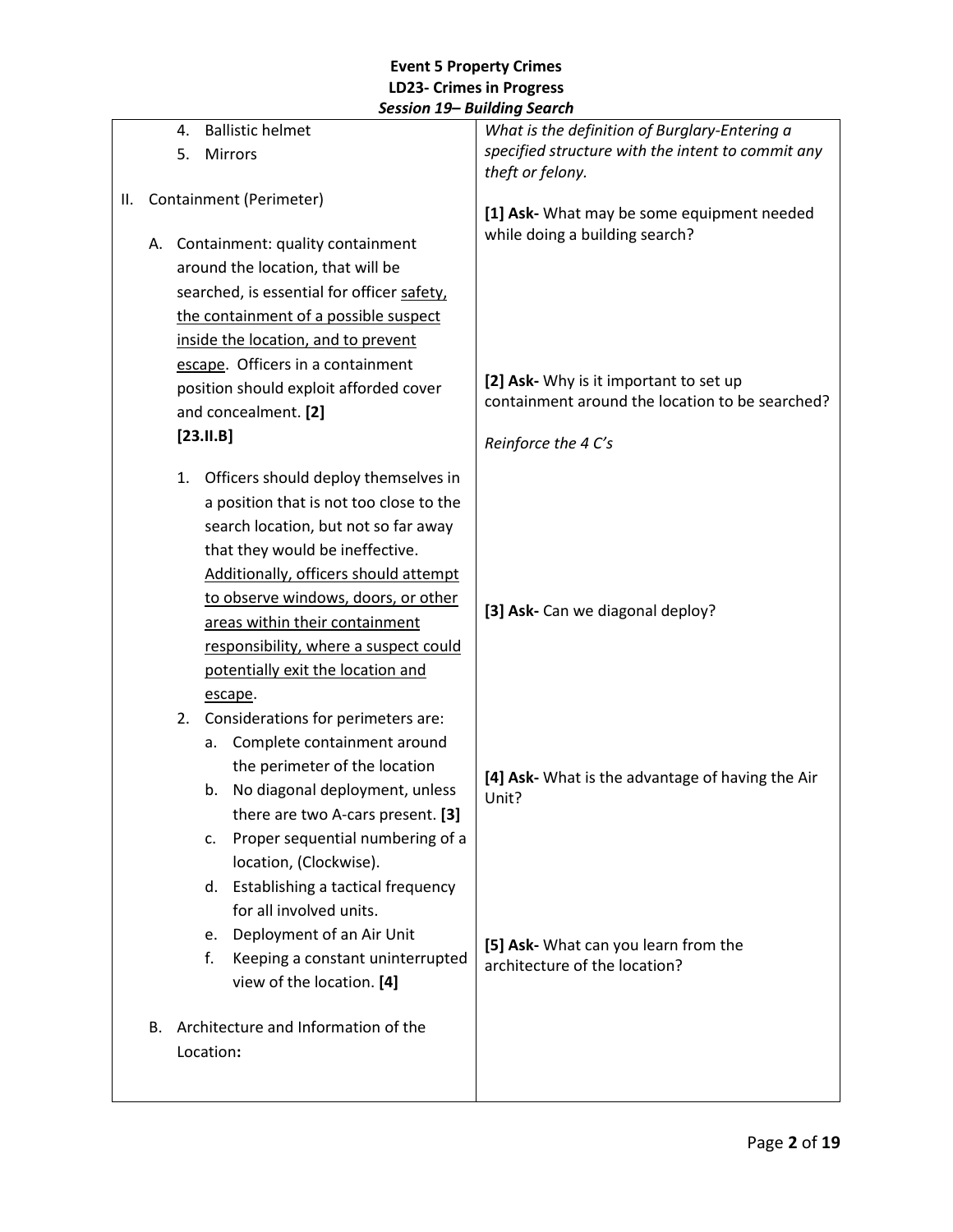|          | JESSIUII 13– DUIIUIIIY JEUIUII                                                                                                                                                                                                                                                                                                                                                                                                                                                                                                     |                                                                                                                                                                                                                                        |
|----------|------------------------------------------------------------------------------------------------------------------------------------------------------------------------------------------------------------------------------------------------------------------------------------------------------------------------------------------------------------------------------------------------------------------------------------------------------------------------------------------------------------------------------------|----------------------------------------------------------------------------------------------------------------------------------------------------------------------------------------------------------------------------------------|
| 1.       | The outside architecture of a building<br>can reveal valuable information,<br>regarding the inside layout of the<br>search location. [5]<br>Door locations, which way do<br>a.<br>they open, in or out (Hinges).<br>Window locations / Levels -<br>b.<br><b>Floors</b><br>Natural flow of the location (To<br>C.<br>the right, left or straight back)                                                                                                                                                                              |                                                                                                                                                                                                                                        |
|          | d. Attic Vents / Crawl Spaces<br>Obtaining interior room<br>e.                                                                                                                                                                                                                                                                                                                                                                                                                                                                     |                                                                                                                                                                                                                                        |
|          | configuration of a location can be<br>immensely valuable.<br>Find someone who can give<br>f.<br>information about the inside of<br>the location.<br>Attempt to have a diagram<br>g.<br>drawn showing the room<br>locations.<br>h. For searches, when time is<br>available (i.e. search warrants,<br>open door, 459 investigation,<br>parole/probation searches, long<br>stand - off, etc.) Find a similar<br>location and perform a walk-<br>through to familiarize yourself<br>with the layout of the location to<br>be searched. | [6] Ask- What is the minimum number of officers<br>to search a building?<br>[7] Ask- Why is the minimum for a search 4<br>Officers?<br>* 4 <sup>th</sup> Officer can take the role of team leader for<br>Command and Control purposes. |
| C.<br>1. | Search Teams: (Basic concepts)<br>Two officers may enter but three<br>officers are needed to conduct a<br>search. The fourth officer will take<br>the role of Team Leader [6]<br>The basis for a minimum of four<br>a.<br>officer teams conducting the<br>search is,<br>Should one officer become<br>b.<br>injured during a search, it will                                                                                                                                                                                        |                                                                                                                                                                                                                                        |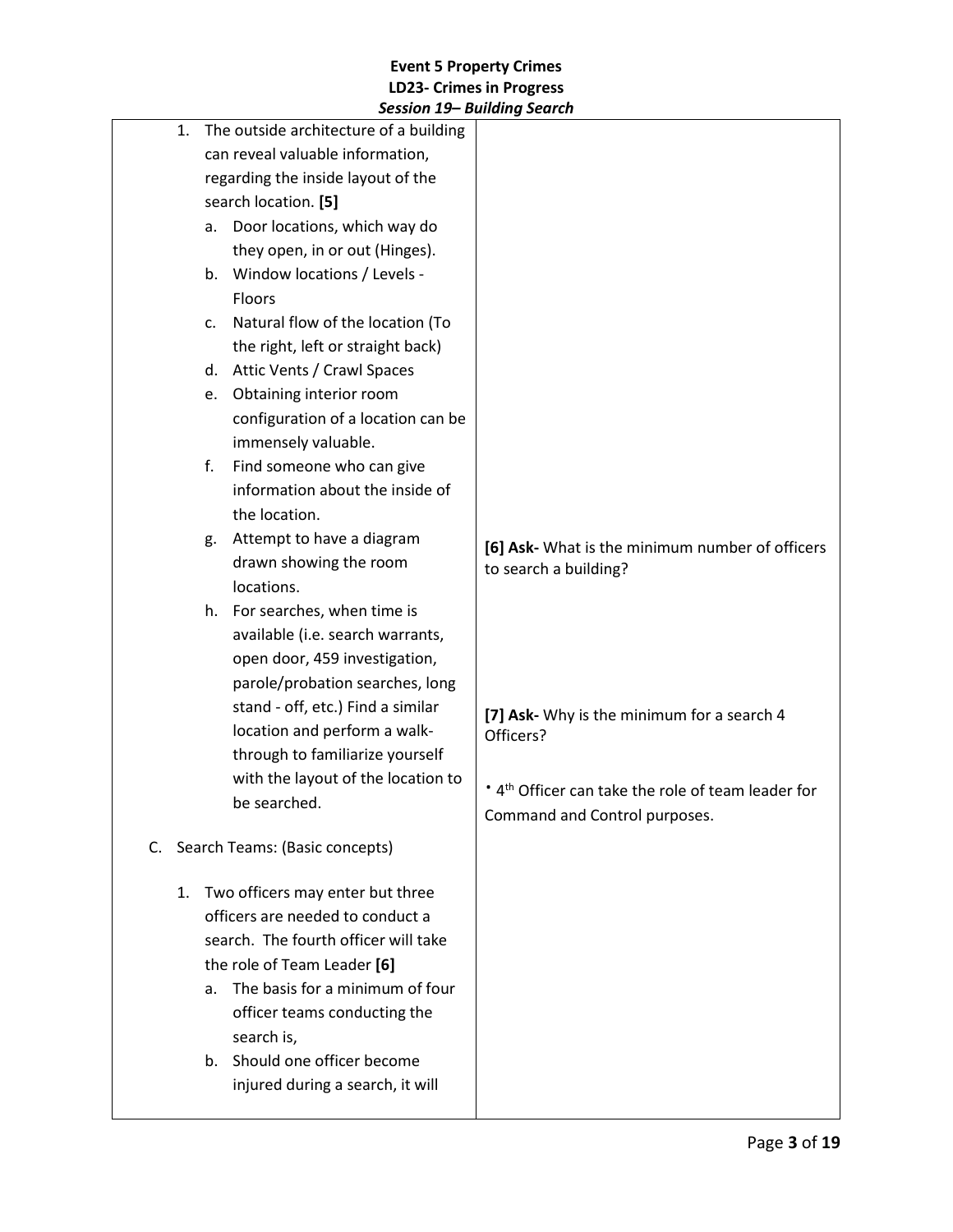|    | session 15 Bunding Search           |                                    |
|----|-------------------------------------|------------------------------------|
|    | take at least 2 officers to         |                                    |
|    | effectively execute an officer      |                                    |
|    | rescue. [7]                         |                                    |
| c. | Officer rescues are proven as an    |                                    |
|    | effective manner of extracting an   |                                    |
|    | injured officer from a hostile      |                                    |
|    | location.                           |                                    |
|    | d. Four officer teams are standard  |                                    |
|    | when performing building            |                                    |
|    | searches.                           |                                    |
|    | <b>Primary Cover Officer</b><br>1)  |                                    |
|    | Searching Officer<br>2)             |                                    |
|    | Team Leader<br>3)                   | [8] Ask- What are the Team Leaders |
|    | Trailer<br>4)                       | responsibilities?                  |
|    | e. Primary Cover Officer is         |                                    |
|    | responsible for providing cover     |                                    |
|    | for a Searching Officer and         |                                    |
|    | covering - Areas of Concern.        |                                    |
|    | Additionally, the Primary Cover is  |                                    |
|    | also responsible for assisting with |                                    |
|    | the search of a location and        |                                    |
|    | locating potential suspects.        |                                    |
|    | <b>NOTE: Roles may change</b>       |                                    |
|    | between the initial Search          |                                    |
|    | Officer, Trailer and Primary Cover  |                                    |
|    | Officer. BE FLEXIBLE.               |                                    |
| f. | The Searching Officer is            |                                    |
|    | responsible for conducting a        |                                    |
|    | search of the location to locate    |                                    |
|    | potential suspects.                 |                                    |
| g. | Team Leader is responsible for      |                                    |
|    | forming the team, providing         |                                    |
|    | guidance and Command and            |                                    |
|    | Control during the search.          |                                    |
|    | Additionally, the Team Leader       |                                    |
|    | will make sure that all areas of    |                                    |
|    | concern/areas of responsibility     |                                    |
|    | are covered and searched, while     |                                    |
|    | ensuring that no areas are left     |                                    |
|    | unsearched. [8]                     |                                    |
|    |                                     |                                    |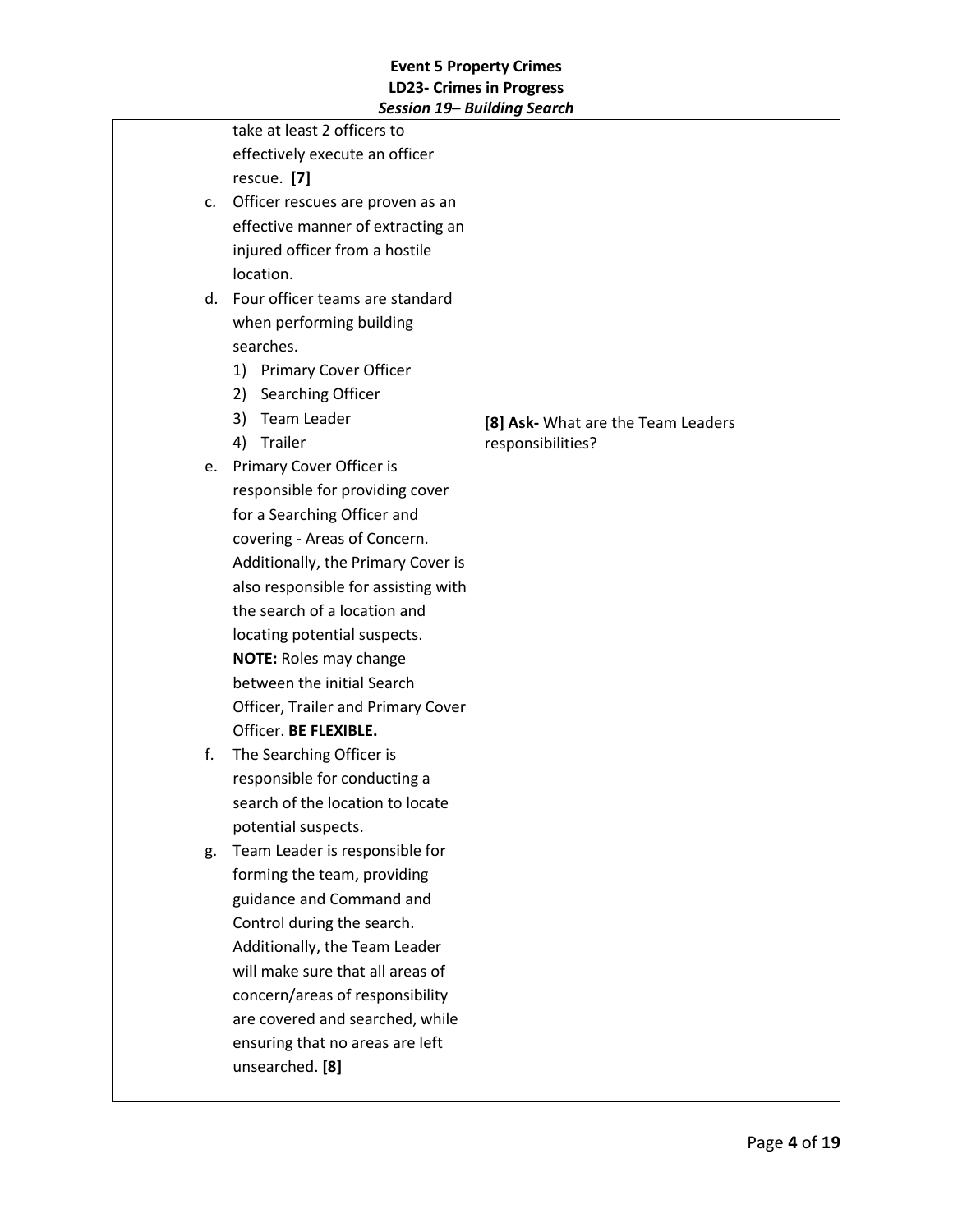|                                            | scssion 19 Dununiy Scuren                       |
|--------------------------------------------|-------------------------------------------------|
| The Trailer Officer provides cover<br>h.   | [9] Ask- Why do we announce our presence?       |
| during the search, or can fill in for      |                                                 |
| any of the officers involved in the        |                                                 |
| search.                                    |                                                 |
|                                            |                                                 |
|                                            |                                                 |
| D. Announcements:                          |                                                 |
|                                            |                                                 |
| 1. Knock and Notice - Used to identify     |                                                 |
| your presence and intent [9]               |                                                 |
| 2. Can help de-escalate a situation        |                                                 |
| Telephone (Landline or Cellphone)<br>3.    |                                                 |
| Vehicle P/A<br>4.                          |                                                 |
| Loud Voice<br>5.                           |                                                 |
|                                            |                                                 |
| Key learning points                        |                                                 |
| Minimum number of officers needed to       |                                                 |
| search                                     |                                                 |
|                                            |                                                 |
| Search team responsibilities               | [10] Ask- When officers initiate a search, what |
|                                            | are the officers searching and what are they    |
| III. RULES TO LIVE BY                      | searching for?                                  |
|                                            |                                                 |
| A. When officers initiate the search of a  |                                                 |
| location for a suspect, they are not only  |                                                 |
| searching for the suspect, but also areas  | [11] Ask- What are these areas called?          |
| that the suspect may be hiding. [10]       |                                                 |
| These areas are considered Areas of<br>В.  |                                                 |
| Concern. [11]                              |                                                 |
| C. Officers must identify Areas of Concern |                                                 |
| as they come upon them during a            |                                                 |
|                                            |                                                 |
| building search.                           |                                                 |
| There are three rules concerning<br>1.     |                                                 |
| Areas of Concern.                          |                                                 |
| 2. Officers shall utilize one of the       |                                                 |
| following methods, before moving           |                                                 |
| past an Area of Concern. [12]              | [12] Ask- Officers shall do one of three things |
| Clear it<br>а.                             | before moving past an Area of Concern?          |
| Cover it<br>b.                             |                                                 |
|                                            |                                                 |
| Secure it<br>$\mathsf{C}$ .                | [13] Ask- Are corners considered Areas of       |
|                                            | Concern?                                        |
| D. All corners inside of a location can be | . Answer = Depends on if the corner is clear or |
| considered or recognized as Areas of       | obstructions are obscuring the officer's view.  |
| Concern, until cleared. [13]               |                                                 |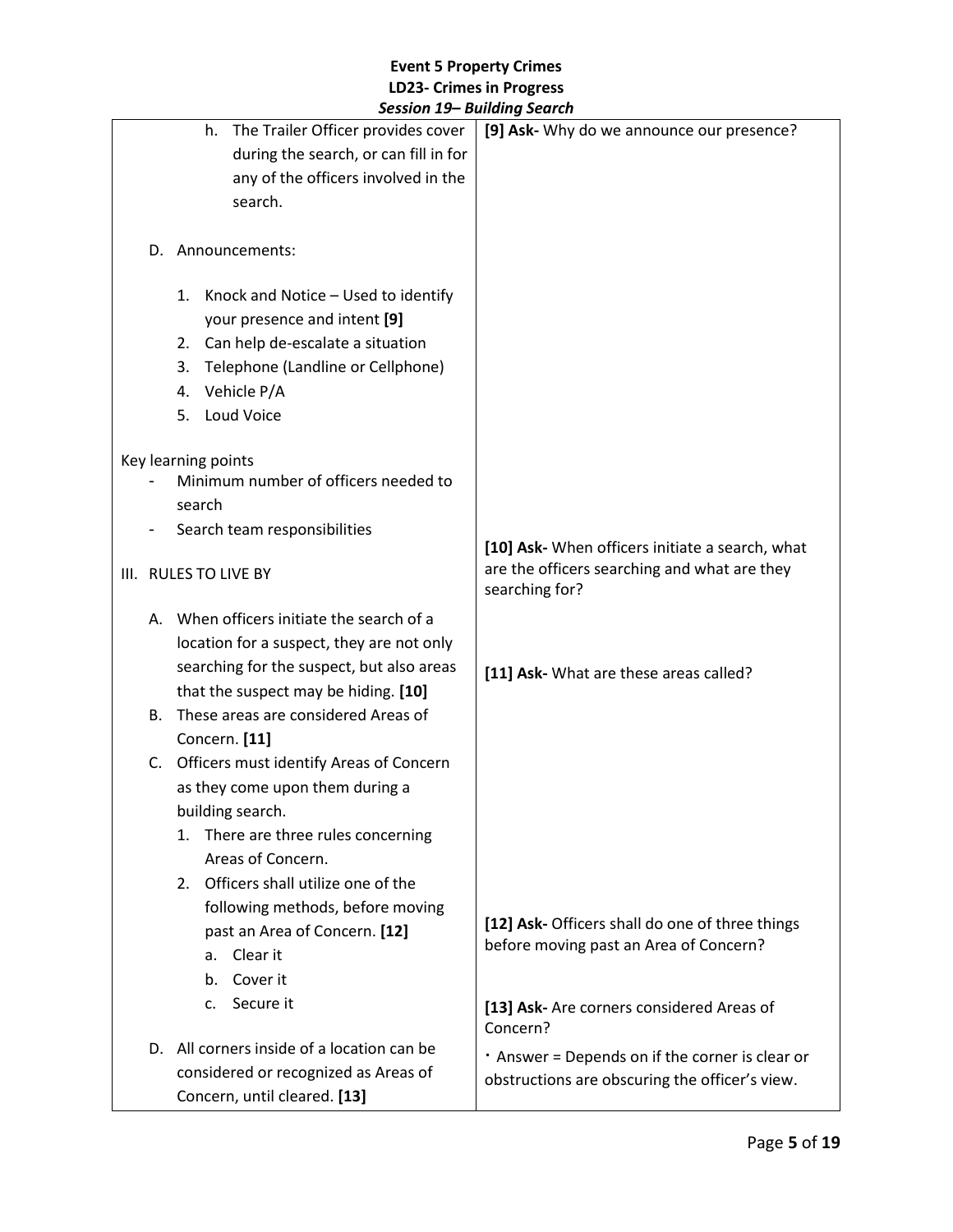|    | 1. The systematic use of proper<br>searching techniques will enable<br>officers to locate a suspect inside of a<br>location, without giving the suspect<br>an opportunity to injure them. [14]<br>2. Officers should always employ the<br>basic concepts. [15]<br>Look and listen first<br>a.<br>Mirror (If available - strongly<br>b.<br>encouraged)<br>Slice the angle (Pie) wherever<br>c.<br>feasible<br>d. Quick Peek (If warranted) | [14] Ask- What is the importance of a systematic<br>search?<br>[15] Ask- What are some searching techniques? |
|----|-------------------------------------------------------------------------------------------------------------------------------------------------------------------------------------------------------------------------------------------------------------------------------------------------------------------------------------------------------------------------------------------------------------------------------------------|--------------------------------------------------------------------------------------------------------------|
| Е. | During a systematic search, the officer<br>shall stop and listen outside a room/door<br>for any suspect movement. This is done<br>before performing the search techniques.                                                                                                                                                                                                                                                                |                                                                                                              |
| F. | Officers should Mirror a point of entry<br>prior to exposing themselves and<br>attempt to observe any suspects (i.e.<br>suspect(s) lying in wait to ambush<br>officers), when feasible. Use the full<br>length of the mirror when starting a<br>search at each search point - when<br>feasible.                                                                                                                                           |                                                                                                              |
|    | G. Slice the angle (Pie) on any door where                                                                                                                                                                                                                                                                                                                                                                                                | [16] Ask- How far should we slice the "pie?"                                                                 |
|    | the technique is feasible<br>H. After slicing the angle (no more than 90<br>degrees - approximately) the officer can<br>return to the door frame and Mirror<br>and/or Quick Peek before making entry.<br>$[16]$                                                                                                                                                                                                                           | [16] Ask- Why do we Mirror before slicing the pie<br>or quick peek, when feasible?                           |
|    | IV. ANGLES                                                                                                                                                                                                                                                                                                                                                                                                                                |                                                                                                              |
| А. | Officers need to be aware of not placing<br>themselves into an exposed/vulnerable<br>area by disregarding the angles that<br>come into play during a stealth search.                                                                                                                                                                                                                                                                      |                                                                                                              |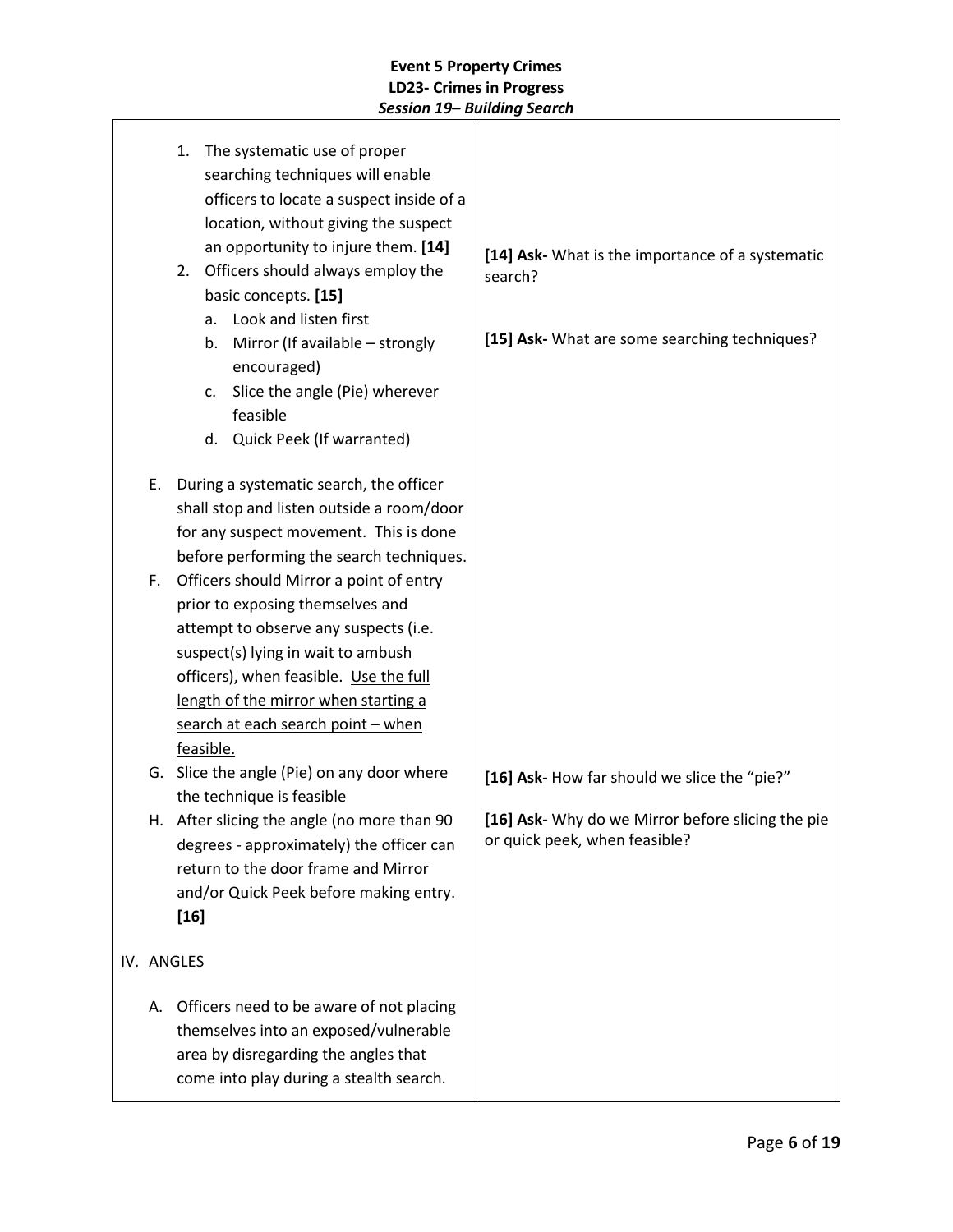|    |    | JESSIUII 1 <i>3</i> – DUIIUIIIŲ JEUIUII                                                                                 |                                                                    |
|----|----|-------------------------------------------------------------------------------------------------------------------------|--------------------------------------------------------------------|
|    |    | Adjusting movements of the search,<br>1.<br>officers must be in sequence with<br>areas being covered by other officers. |                                                                    |
|    |    | 2. This will keep officers from moving<br>into an area where a suspect would                                            |                                                                    |
|    |    | be able to attack the officer.                                                                                          | [17] Ask- Why is it important to quickly get<br>through a doorway? |
|    | В. | One of the greatest dangers while                                                                                       |                                                                    |
|    |    | searching is not being cognizant of an                                                                                  |                                                                    |
|    |    | angle working against an officer, and to<br>the suspect's advantage.                                                    | [18] Ask- What are the three types of entries?                     |
| V. |    | <b>ENTRIES</b>                                                                                                          |                                                                    |
|    |    |                                                                                                                         | [19] Ask- How many officers to enter a room?                       |
|    | А. | The entry into a location can be a very                                                                                 |                                                                    |
|    |    | dangerous time for officers. Doorways                                                                                   |                                                                    |
|    |    | have long been referred to as "The Fatal<br>Funnel." Officers need to make entries                                      |                                                                    |
|    |    | using several techniques. [17]                                                                                          |                                                                    |
|    |    |                                                                                                                         |                                                                    |
|    |    | Crisscross <sup>[18]</sup><br>1.                                                                                        |                                                                    |
|    |    | <b>Button Hook</b><br>2.                                                                                                |                                                                    |
|    |    | Linear (hallways or narrow areas)<br>3.                                                                                 |                                                                    |
|    | В. | Room entries shall be completed by a                                                                                    |                                                                    |
|    |    | minimum of two officers. [19]                                                                                           |                                                                    |
|    |    | Never allow less than two officers to<br>1.                                                                             |                                                                    |
|    |    | enter a room.                                                                                                           |                                                                    |
|    |    | Flexibility is a must always.<br>2.<br>If a room were so small that two<br>3.                                           |                                                                    |
|    |    | officers would cause congestion                                                                                         |                                                                    |
|    |    | inside the area, then one officer                                                                                       |                                                                    |
|    |    | enters while the other covers from                                                                                      |                                                                    |
|    |    | the doorway.                                                                                                            |                                                                    |
|    |    | 4. Although two officers may be the                                                                                     |                                                                    |
|    |    | minimum, most larger rooms will                                                                                         |                                                                    |
|    |    | require 3 or more to adequately                                                                                         | [20] Ask- Why is it tactically unsafe to use two or                |
|    |    | cover and clear all areas of concern.                                                                                   | more points of entry?                                              |
|    |    |                                                                                                                         |                                                                    |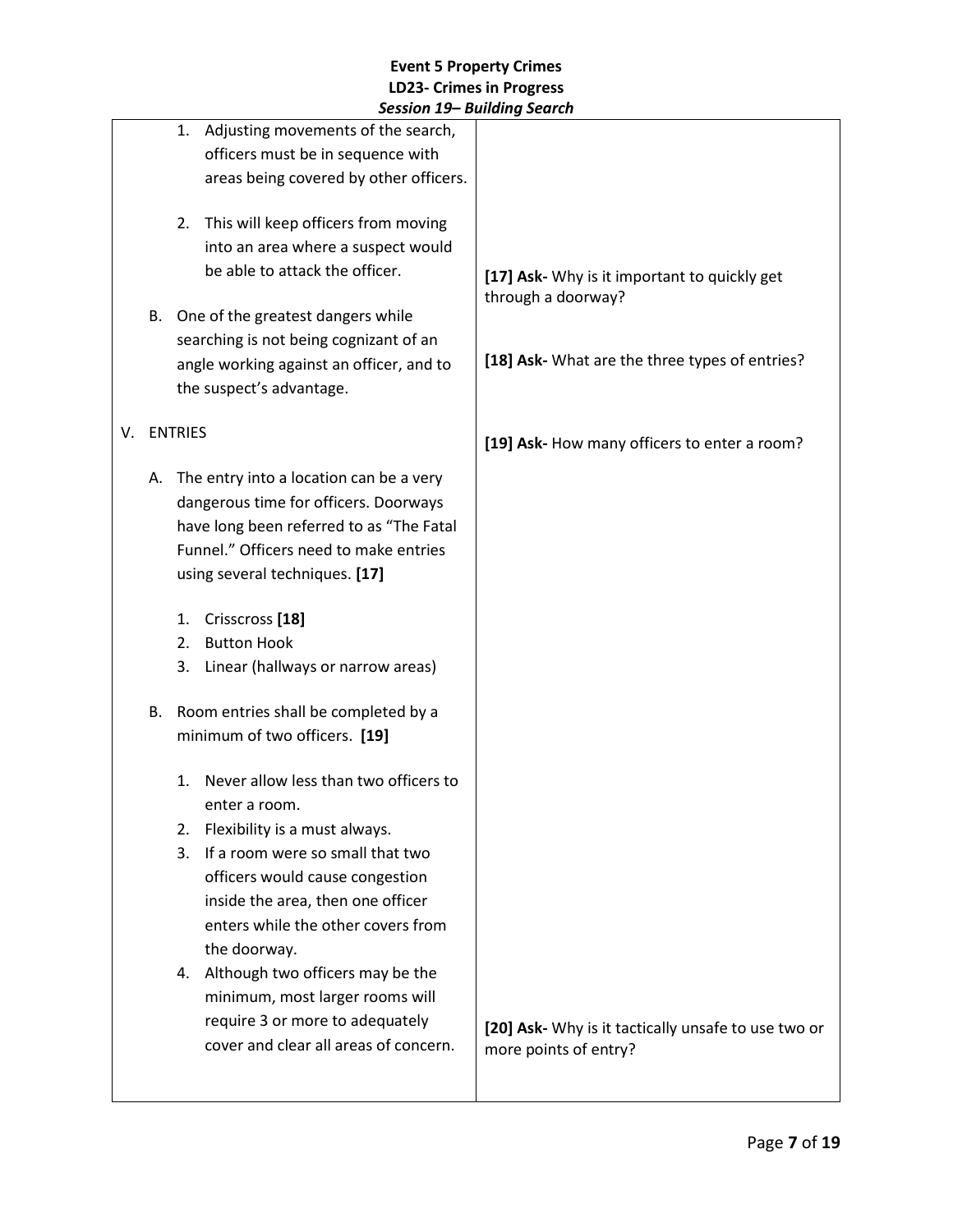|                                         |                                            |    | Jessiun 19– Dununiy Jeurun                 |                                                                                                 |
|-----------------------------------------|--------------------------------------------|----|--------------------------------------------|-------------------------------------------------------------------------------------------------|
|                                         | C. It is imperative that only one entrance |    |                                            |                                                                                                 |
|                                         |                                            |    | point is utilized during the search.       |                                                                                                 |
|                                         | It is recommended for teams to have<br>1.  |    |                                            |                                                                                                 |
|                                         | an alternate entry point planned,          |    |                                            |                                                                                                 |
|                                         |                                            |    | should the first point of entry fail.      |                                                                                                 |
|                                         | 2.                                         |    | It is tactically unsafe to use two or      |                                                                                                 |
|                                         |                                            |    | more points of entry, simultaneously       |                                                                                                 |
|                                         |                                            |    | on the same floor.                         |                                                                                                 |
|                                         |                                            |    | 3. Officers can mistakenly come into       |                                                                                                 |
|                                         |                                            |    | contact with each other during the         |                                                                                                 |
|                                         |                                            |    | search. [20]                               |                                                                                                 |
|                                         |                                            |    | D. Officers need to visually sweep an area | [21] Ask- Why is it important to visually sweep<br>the corner first upon entering the location? |
|                                         |                                            |    | upon entering.                             |                                                                                                 |
|                                         | 1.                                         |    | The visual sweep should always be:         |                                                                                                 |
|                                         |                                            | a. | Corner                                     |                                                                                                 |
|                                         |                                            |    | b. Center                                  |                                                                                                 |
|                                         |                                            | C. | Up and Down                                |                                                                                                 |
|                                         |                                            |    | d. These rules are in place to ensure      |                                                                                                 |
|                                         |                                            |    | that an officer does a complete            |                                                                                                 |
|                                         |                                            |    | visual sweep of the entered                |                                                                                                 |
|                                         |                                            |    | room.                                      | [22] Ask- What are some ways to communicate                                                     |
|                                         |                                            |    | e. While conducting these                  | inside the location?                                                                            |
|                                         |                                            |    | maneuvers, officers should                 |                                                                                                 |
|                                         |                                            |    | remember to keep their head up             |                                                                                                 |
|                                         |                                            |    | and muzzle down, to avoid                  | The instructor will demonstrate the hand signals.                                               |
|                                         |                                            |    | blocking their full field of view.         |                                                                                                 |
|                                         |                                            |    | $[21]$                                     |                                                                                                 |
|                                         |                                            |    |                                            |                                                                                                 |
|                                         |                                            |    | VI. COMMUNICATIONS INSIDE THE LOCATION     |                                                                                                 |
|                                         | A. Communications between officers         |    |                                            |                                                                                                 |
|                                         |                                            |    | conducting a building search is a key      |                                                                                                 |
| element in the successful conclusion of |                                            |    |                                            |                                                                                                 |
|                                         | the search.                                |    |                                            |                                                                                                 |
|                                         | 1.                                         |    | Officers need to communicate by use        |                                                                                                 |
|                                         |                                            |    | of hand signals if possible and            |                                                                                                 |
|                                         |                                            |    | verbally if necessary. [22]                |                                                                                                 |
|                                         | 2.                                         |    | Hand signals need to be established        |                                                                                                 |
|                                         |                                            |    | and understood by all Officers             |                                                                                                 |
|                                         |                                            |    | involved in the search.                    |                                                                                                 |
|                                         |                                            |    |                                            |                                                                                                 |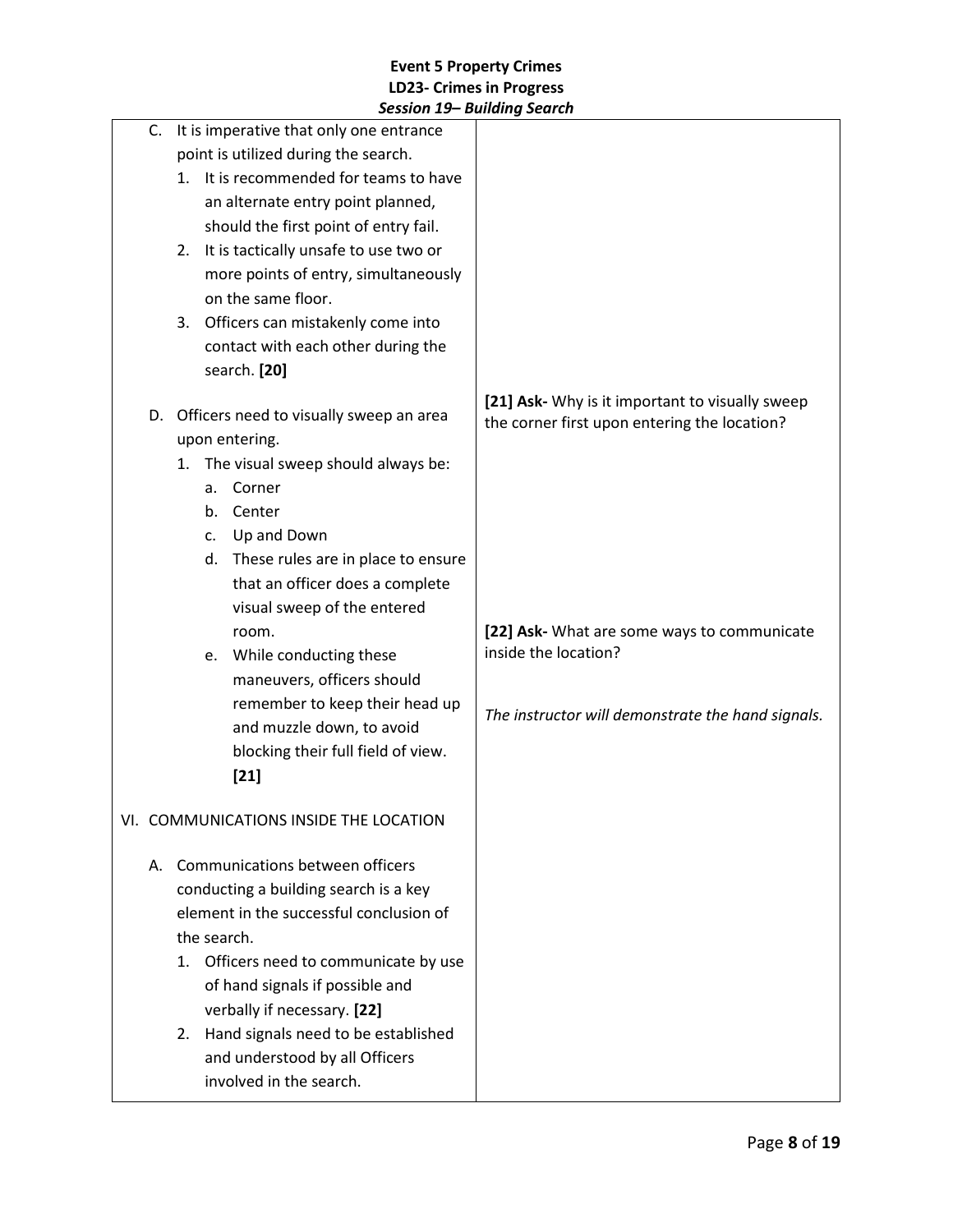|                                         | a.         | Suspect - Support hand open              |                                                   |
|-----------------------------------------|------------|------------------------------------------|---------------------------------------------------|
|                                         |            | wide flaring all fingers pointed in      |                                                   |
|                                         |            | direction of suspect.                    |                                                   |
|                                         | b.         | Cover - Sweeping of the support          | The instructor will review the drawing and        |
|                                         |            | hand over the head in a back and         | exhibiting policy with the class.                 |
|                                         |            | forth manner followed by the             |                                                   |
|                                         |            | pointing of a finger in the              |                                                   |
|                                         |            | direction, or at the object needed       |                                                   |
|                                         |            | to be covered.                           |                                                   |
|                                         | c.         | Stop - A closed fist (support            |                                                   |
|                                         |            | hand) held up near the face.             |                                                   |
|                                         | d.         | To gain the attention of the team        |                                                   |
|                                         |            | - Snapping of the fingers (support       |                                                   |
|                                         |            | hand).                                   |                                                   |
|                                         | e.         | Follow - Support hand - Open             |                                                   |
|                                         |            | palm, arm moved in a circular            |                                                   |
|                                         |            | motion at the elbow.                     |                                                   |
|                                         |            |                                          |                                                   |
|                                         |            | VII. WEAPON POSITIONING                  |                                                   |
|                                         |            |                                          |                                                   |
|                                         |            | A. It should be clearly understood that  |                                                   |
|                                         |            | building searches are a high-risk        |                                                   |
|                                         | situation. |                                          |                                                   |
| Officers will normally have their<br>1. |            |                                          |                                                   |
|                                         |            | firearm drawn from their holsters        |                                                   |
|                                         |            | since a search for the suspect has the   |                                                   |
|                                         |            | possibility of escalating into a use of  |                                                   |
|                                         |            | deadly force situation.                  | [23] Ask- What are the four firearms Basic Safety |
|                                         |            | 2. Proper weapons handling during the    | Rules?                                            |
|                                         |            | search is paramount to officer safety.   |                                                   |
|                                         |            | For example, the Searching Officer       |                                                   |
|                                         |            | may, briefly, conduct a search with      |                                                   |
|                                         |            | his/her firearm holstered while the      |                                                   |
|                                         |            | Primary Cover Officer covers the         |                                                   |
|                                         |            | Searching Officer, i.e. mirroring,       |                                                   |
|                                         |            | lifting bed, moving furniture, opening   |                                                   |
|                                         |            | doors.                                   |                                                   |
| 3.                                      |            | Officers should remember to keep         |                                                   |
|                                         |            | their head up and muzzle down, to        |                                                   |
|                                         |            | avoid blocking their full field of view, |                                                   |
|                                         |            | as suspects often hide in low places.    |                                                   |
|                                         |            |                                          |                                                   |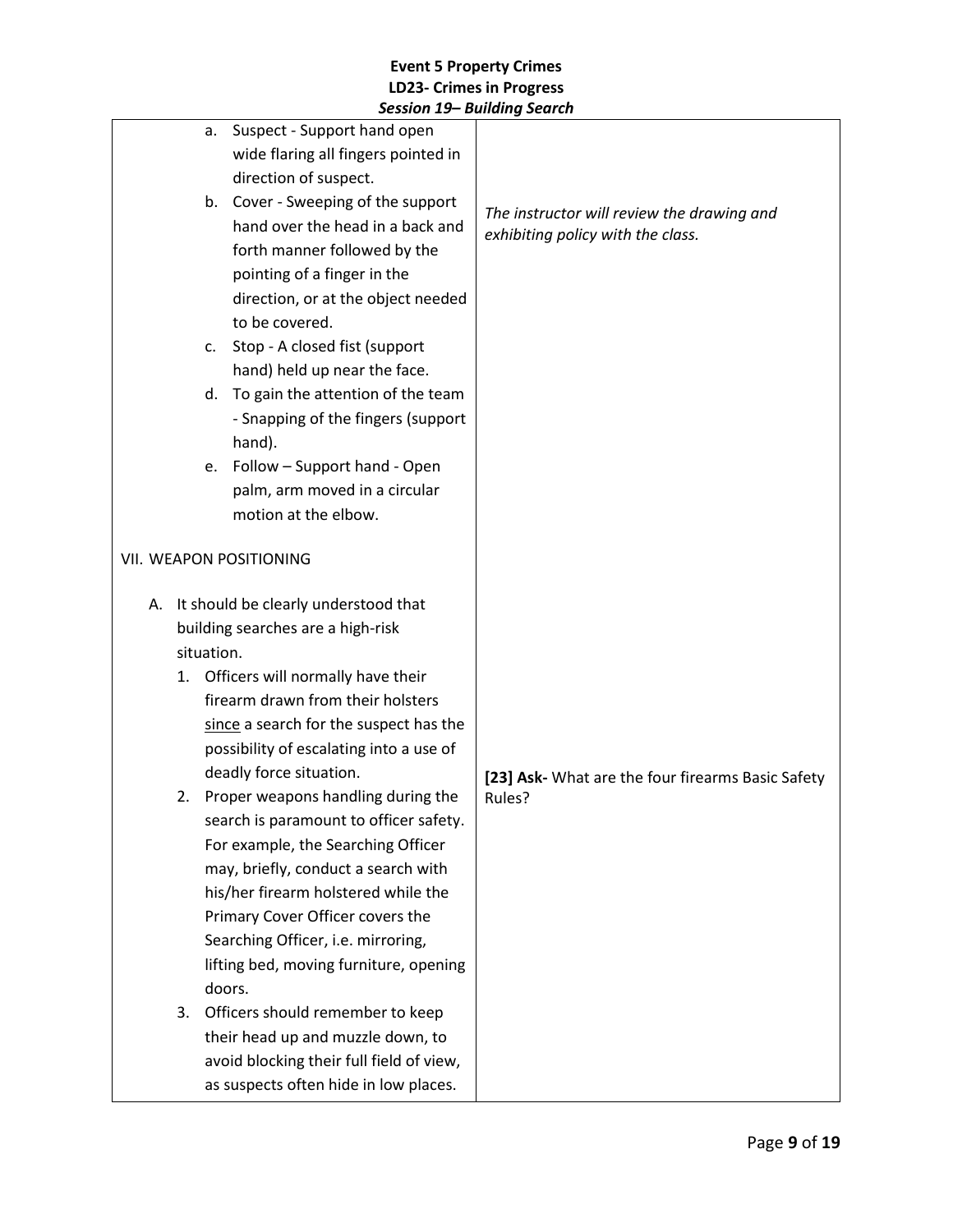|                      |    | 4. Several key elements to safe and |                                              |                                                                                         |
|----------------------|----|-------------------------------------|----------------------------------------------|-----------------------------------------------------------------------------------------|
|                      |    |                                     | proper weapons handling include              |                                                                                         |
|                      |    | $[23]$                              |                                              |                                                                                         |
|                      |    | All guns are always loaded<br>а.    |                                              |                                                                                         |
|                      |    | b.                                  | Never allow the muzzle to cover              | [24] Ask- Weapons handling should be restricted<br>to the Officers primary hand unless? |
|                      |    |                                     | anything you are not willing to              |                                                                                         |
|                      |    |                                     | shoot.                                       |                                                                                         |
|                      |    | c.                                  | Keep your finger off the trigger             |                                                                                         |
|                      |    |                                     | until your sights are aligned on             |                                                                                         |
|                      |    |                                     | the target and you intend to                 |                                                                                         |
|                      |    |                                     | shoot                                        |                                                                                         |
|                      |    | d.                                  | Be sure of your target                       |                                                                                         |
|                      |    | e.                                  | If an Officer moves in front of              |                                                                                         |
|                      |    |                                     | your weapon, depress the muzzle              |                                                                                         |
|                      |    |                                     | until the Officer is clear of your           |                                                                                         |
|                      |    |                                     | muzzle.                                      |                                                                                         |
|                      |    | f.                                  | Weapons handling should be                   |                                                                                         |
|                      |    |                                     | restricted to the Officers primary           |                                                                                         |
|                      |    |                                     | hand unless the Officer is                   |                                                                                         |
|                      |    |                                     | competent with their off hand or             |                                                                                         |
|                      |    |                                     | they are injured. [24]                       |                                                                                         |
|                      |    | g.                                  | When using a flashlight, Officers            |                                                                                         |
|                      |    |                                     | should utilize the Harries,                  |                                                                                         |
|                      |    |                                     | Chapman technique or Pistol                  |                                                                                         |
|                      |    |                                     | with attached light (PWAL).                  | [25] Ask- What are the hazards of silhouetting an                                       |
|                      |    |                                     |                                              | officer with your light?                                                                |
| <b>VIII.LIGHTING</b> |    |                                     |                                              |                                                                                         |
|                      |    |                                     | A. Lighting is a key element in a successful |                                                                                         |
|                      |    | search.                             |                                              |                                                                                         |
|                      | 1. |                                     | Officers must be able to see clearly to      |                                                                                         |
|                      |    |                                     | ensure they are not missing a hidden         |                                                                                         |
|                      |    |                                     | suspect's location.                          |                                                                                         |
|                      | 2. |                                     | The proper use of lights can make an         |                                                                                         |
|                      |    |                                     | officer's task much easier and safer.        |                                                                                         |
|                      | 3. |                                     | Improper use of lighting can place an        |                                                                                         |
|                      |    |                                     | officer in a position of disadvantage        |                                                                                         |
|                      |    |                                     | without the officer realizing the            |                                                                                         |
|                      |    |                                     | danger.                                      | [26] Ask- What is the advantage of placing light in                                     |
|                      |    | a.                                  | Lights in front of an officer with           | the face of a suspect in a dark environment?                                            |
|                      |    |                                     | darkness behind.                             |                                                                                         |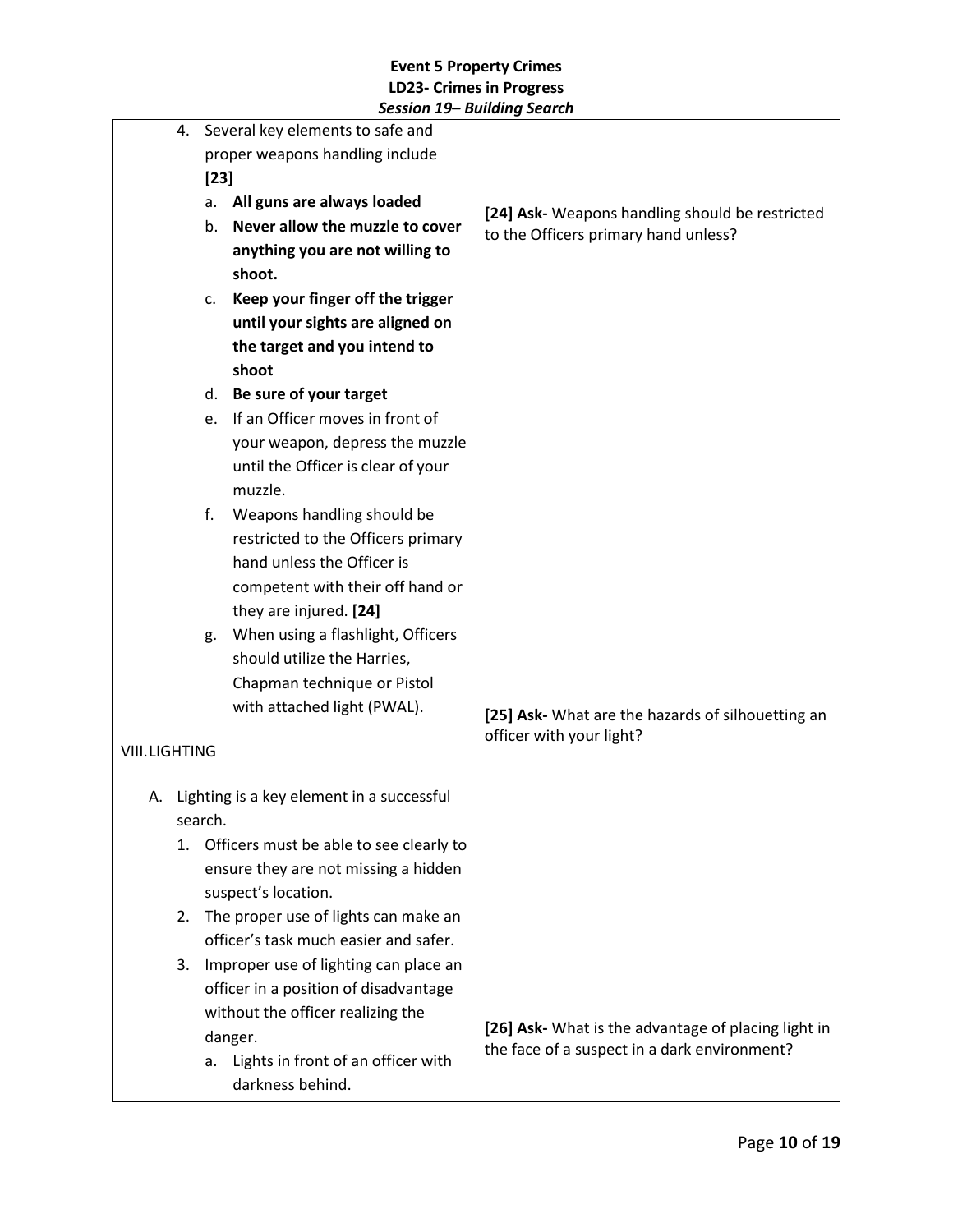|    |                     | Session 19– Building Search               |                                                 |
|----|---------------------|-------------------------------------------|-------------------------------------------------|
|    | b.                  | Never silhouette an officer with          |                                                 |
|    |                     | your light. [25]                          |                                                 |
|    | c.                  | Avoid turning your light off in a         |                                                 |
|    |                     | dark environment.                         |                                                 |
|    | d.                  | Darkness is a suspect's friend.           |                                                 |
|    |                     | Light is his/her enemy.                   |                                                 |
|    | e.                  | Lighting placed into the face of a        |                                                 |
|    |                     | suspect in a dark environment             |                                                 |
|    |                     | will place the suspect at a               |                                                 |
|    |                     | disadvantage. The suspect may             |                                                 |
|    |                     | be unable to see the officer              |                                                 |
|    |                     | behind the beam of light. [26]            |                                                 |
|    | f.                  | Refrain from placing your light           | [27] Ask- Why is mental preparation a must      |
|    |                     | system in your primary hand.              | during police work?                             |
|    |                     |                                           |                                                 |
|    | IX. OFFICER RESCUES |                                           |                                                 |
| А. |                     | The safety of officers during a search is |                                                 |
|    |                     | most important.                           |                                                 |
|    |                     | 1. Although officers may do everything    |                                                 |
|    |                     | right, misfortune can occur with one      |                                                 |
|    |                     | of the officers involved in the search    |                                                 |
|    |                     | becoming injured by a suspect.            | (Demonstrate an officer down rescue Learning    |
|    |                     | 2. Officers need to be prepared to deal   | Activity 2)                                     |
|    |                     | with these situations in a tactically     |                                                 |
|    |                     | competent manner.                         |                                                 |
|    |                     |                                           |                                                 |
| В. |                     | "The body will readily go where the mind  |                                                 |
|    |                     | has already been" mental preparation is   |                                                 |
|    | a must. [27]        |                                           | [28] Ask- Why do we search with a minimum of    |
|    |                     |                                           | three officers?                                 |
|    | 1.                  | An officer knowing what they must         |                                                 |
|    |                     | do in a critical incident is going to     |                                                 |
|    |                     | react much quicker and with greater       |                                                 |
|    |                     | precision, compared to an officer         |                                                 |
|    |                     | who is totally unprepared.                |                                                 |
| C. |                     | Officer rescues need to be performed in   | [29] Ask- What is the definition of Cover Fire? |
|    |                     | the following manner. [23.IV.A.5]         |                                                 |
|    |                     |                                           |                                                 |
|    | 1.                  | As an officer goes down, the officer      |                                                 |
|    |                     | closest yells out the officer's name      |                                                 |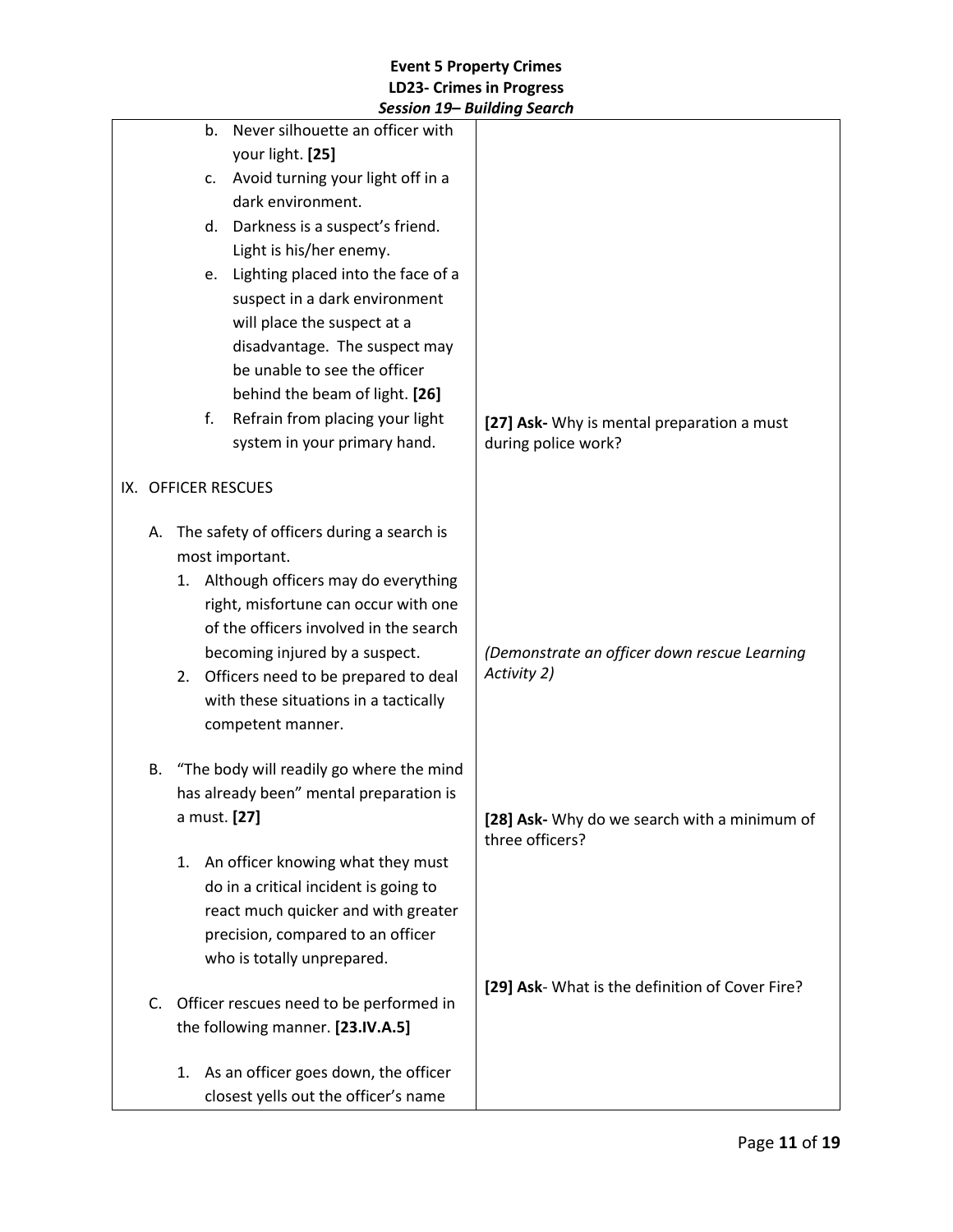|                                  | Jession IJ Dununiy Jeurun                |                                                                                      |
|----------------------------------|------------------------------------------|--------------------------------------------------------------------------------------|
|                                  | yelling (Smith is down, Smith is         |                                                                                      |
|                                  | down) or "Officer Down!". [28]           |                                                                                      |
| 2.                               | The officer closest to the downed        |                                                                                      |
|                                  | officer then moves in front or to a      |                                                                                      |
|                                  | tactically superior position in relation |                                                                                      |
|                                  | to the downed officer. If the downed     |                                                                                      |
|                                  | officer, or other persons remain in      |                                                                                      |
|                                  | immediate danger from death or           |                                                                                      |
|                                  | serious bodily injury, the cover officer |                                                                                      |
|                                  | may employ cover fire to aid with the    |                                                                                      |
|                                  | rescue of the downed officer. [28]       | [30] Ask- Why is it important for the rescue<br>officer to communicate?              |
| 3.                               | Cover fire is "controlled and            |                                                                                      |
|                                  | deliberate fire, directed at a life-     |                                                                                      |
|                                  | endangering threat, where an Officer     |                                                                                      |
|                                  | reasonable believes the threat to be     |                                                                                      |
|                                  | located. [29]                            |                                                                                      |
|                                  | The cover fire does not have to<br>a.    | [31] - Officers should explain the advantages of<br>slowing down their rate of fire. |
|                                  | be directed specifically at the          |                                                                                      |
|                                  | suspect, but instead, the specific       |                                                                                      |
|                                  | area where the officer believes          |                                                                                      |
|                                  | the suspect is located.                  | [32] Ask- Why should officers always expect to                                       |
|                                  | b. Cover fire can be fired through       | find a suspect?                                                                      |
|                                  | walls to suppress the suspect's          |                                                                                      |
| assault upon the downed officer. |                                          |                                                                                      |
|                                  | The next officer will go to the<br>c.    |                                                                                      |
|                                  | downed officer, holster, and             |                                                                                      |
|                                  | physically extract the officer from      |                                                                                      |
|                                  | the location. The officer should         |                                                                                      |
|                                  | communicate that they are                |                                                                                      |
|                                  | moving and that they are out so          |                                                                                      |
|                                  | the cover officer is not left in the     |                                                                                      |
|                                  | location by himself/herself [30]         |                                                                                      |
| 4.                               | Officers utilizing cover fire must fire  |                                                                                      |
|                                  | in a systematic manner that will         |                                                                                      |
|                                  | afford the rescuer the time necessary    | [33] Ask- What are some locations officers can                                       |
|                                  | for extraction.                          | take the suspect(s) into custody?                                                    |
|                                  | Rate of fire should be controlled<br>a.  |                                                                                      |
|                                  | and at a rate that allows the            |                                                                                      |
|                                  | officer to maintain accuracy and         |                                                                                      |
|                                  | ammo management. [31]                    |                                                                                      |
| X. APPREHENDING THE SUSPECT      |                                          |                                                                                      |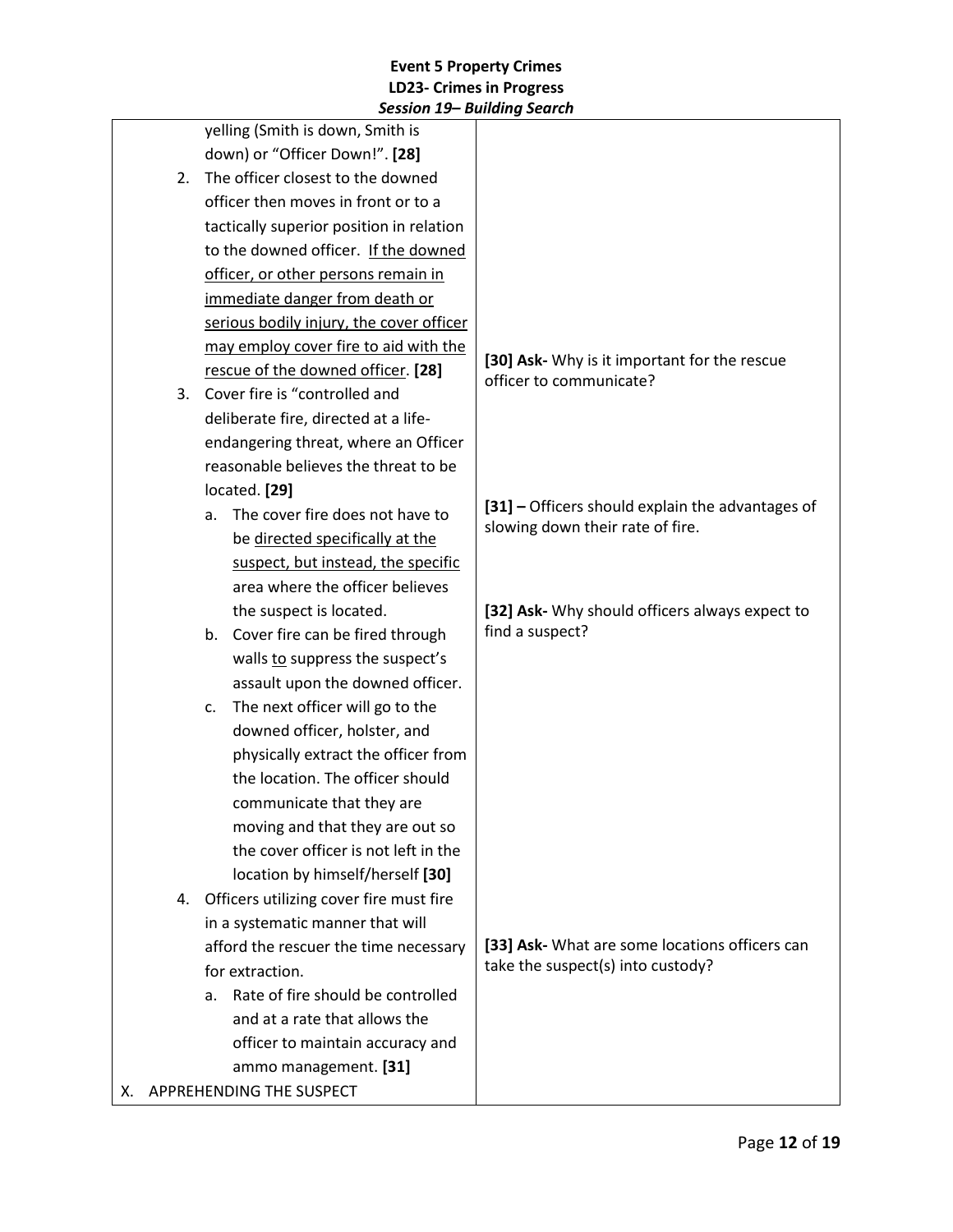|                     |    |                |          | A. Officers should always expect to find a  |                                                  |
|---------------------|----|----------------|----------|---------------------------------------------|--------------------------------------------------|
|                     |    |                |          | suspect in every corner and behind every    |                                                  |
| piece of furniture. |    |                |          |                                             |                                                  |
|                     | В. |                |          | Using this basic principal, an officer will |                                                  |
|                     |    |                |          | eliminate the element of surprise when      |                                                  |
|                     |    |                |          | they have located a suspect. [32]           | Why is it important to use proper handcuffing    |
|                     |    |                |          | 1. Remember, you must be prepared to        | techniques?                                      |
|                     |    |                |          | deal with the suspect once they are         |                                                  |
|                     |    |                | located. |                                             |                                                  |
|                     |    | a.             |          | Always consider secondary                   |                                                  |
|                     |    |                |          | suspects.                                   |                                                  |
|                     |    |                |          | b. Control the suspect's hands.             | Why is it important to do a thorough search of   |
|                     |    | $\mathsf{C}$ . |          | Move the suspect to a location              | the suspect?                                     |
|                     |    |                |          | that is advantageous to the                 |                                                  |
|                     |    |                |          | officers, i.e. an area that has             |                                                  |
|                     |    |                |          | been cleared by officers and                |                                                  |
|                     |    |                |          | minimizes exposure for officers             |                                                  |
|                     |    |                |          | and suspect.                                |                                                  |
|                     |    | d.             |          | Consider the best location for              |                                                  |
|                     |    |                |          | taking the suspect into custody.            |                                                  |
|                     |    |                |          | 1) If there is an area inside of            |                                                  |
|                     |    |                |          | the location that has been                  |                                                  |
|                     |    |                |          | cleared by officers and                     |                                                  |
|                     |    |                |          | considered safe, it can be                  |                                                  |
|                     |    |                |          | used. [33]                                  |                                                  |
|                     |    |                | 2)       | If you locate a suspect with a              |                                                  |
|                     |    |                |          | mirror and you don't believe                |                                                  |
|                     |    |                |          | the suspect knows they have                 |                                                  |
|                     |    |                |          | been located with the mirror,               |                                                  |
|                     |    |                |          | (undetected), use hand                      |                                                  |
|                     |    |                |          | signals to notify the search                |                                                  |
|                     |    |                |          | team.                                       |                                                  |
|                     |    |                | 3)       | If you locate a suspect with a              |                                                  |
|                     |    |                |          | mirror, and you believe the                 |                                                  |
|                     |    |                |          | suspect knows they have                     |                                                  |
|                     |    |                |          | been found (detected), use                  | [34] Ask- Why does one officer search at a time? |
|                     |    |                |          | strong verbal commands to                   |                                                  |
|                     |    |                |          | advise the suspect what to                  |                                                  |
|                     |    |                |          | do and to also notify the                   |                                                  |
|                     |    |                |          |                                             |                                                  |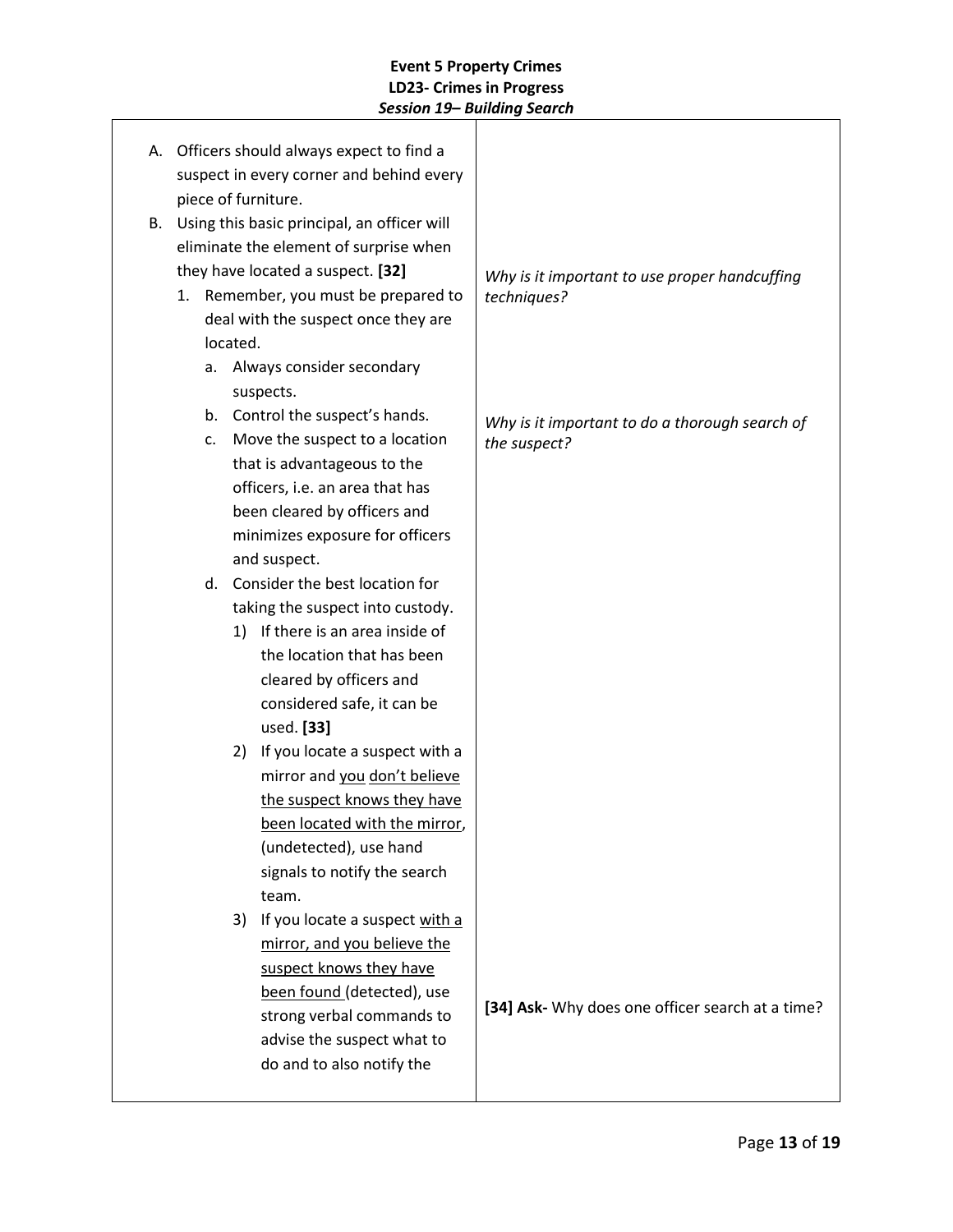|                               |                                                                 |          | session 15— Danamg search              |                                                                                                |
|-------------------------------|-----------------------------------------------------------------|----------|----------------------------------------|------------------------------------------------------------------------------------------------|
|                               |                                                                 |          | search team that you've                |                                                                                                |
|                               |                                                                 |          | located the suspect.                   |                                                                                                |
|                               |                                                                 |          | 4) If you must take the suspect        |                                                                                                |
|                               |                                                                 |          | outside of the location for            |                                                                                                |
|                               |                                                                 |          | officer safety, then do so.            |                                                                                                |
|                               |                                                                 |          | e. Control the suspect movements.      |                                                                                                |
|                               |                                                                 | f.       | Slow their movements down by           |                                                                                                |
|                               |                                                                 |          | placing the suspect onto their         |                                                                                                |
|                               |                                                                 |          | knees.                                 |                                                                                                |
|                               |                                                                 | g.       | Never place a suspect between          |                                                                                                |
|                               |                                                                 |          | officers, or pull a suspect past a     | The instructors will demonstrate the three<br>entries, crisscross, button hook and linear. The |
|                               |                                                                 |          | covering officer.                      | students will practice the entries.                                                            |
|                               |                                                                 | h.       | Handcuff the suspect, search           |                                                                                                |
|                               |                                                                 |          | them thoroughly and conduct an         | The instructors will demonstrate Mirroring                                                     |
|                               |                                                                 |          | interview.                             | techniques, Slicing the Angle (Pie) and the Quick                                              |
|                               |                                                                 | i.       | Resume search.                         | Peek. The instructors will also demonstrate                                                    |
|                               |                                                                 | j.       | Complete Investigation.                | making entry into an open door, addressing a                                                   |
|                               |                                                                 |          |                                        | closed door and a door that opens outward. The<br>students will practice the techniques.       |
| XI. ADDITIONAL CONSIDERATIONS |                                                                 |          |                                        |                                                                                                |
|                               |                                                                 |          |                                        | End 2 hours                                                                                    |
|                               | A. Building Searches are an inherently                          |          |                                        |                                                                                                |
|                               | dangerous task that officers must do<br>daily.                  |          |                                        |                                                                                                |
|                               |                                                                 |          |                                        | Session 2- 3hrs Students will practice entries and                                             |
|                               | 1. There are many considerations that                           |          |                                        | the different search techniques.                                                               |
|                               |                                                                 |          | must be observed before, during and    | Session 3- 2hrs Learning Activity 1                                                            |
|                               | after the search.<br>B. "There are no absolutes in tactics, but |          |                                        | Session 4- 2hrs Learning Activity 2 (Officer Down                                              |
|                               |                                                                 |          |                                        | Rescue)                                                                                        |
|                               | there are things you absolutely must do."                       |          |                                        | Session 5- 3hrs Learning Activity 3                                                            |
|                               | 1. Only one officer searches at a time                          |          |                                        | Session 6-2hrs Stairwell Searches, Learning                                                    |
|                               |                                                                 |          | (avoids confusion). [34]               | Activity 1,3                                                                                   |
|                               | 2.                                                              |          | Use light to your advantage and        |                                                                                                |
|                               |                                                                 |          | realize when light is placing you at a |                                                                                                |
|                               |                                                                 |          | disadvantage.                          |                                                                                                |
|                               |                                                                 |          |                                        |                                                                                                |
| Key learning points           |                                                                 |          | Avoid entering a location alone        |                                                                                                |
|                               |                                                                 |          | Avoid the center of halls and rooms    |                                                                                                |
|                               |                                                                 |          | Avoid standing in a doorway            |                                                                                                |
|                               |                                                                 |          | Keep noise down to a minimum           |                                                                                                |
|                               |                                                                 |          | Stop and listen periodically           |                                                                                                |
|                               |                                                                 | Teamwork |                                        |                                                                                                |
|                               |                                                                 |          | <b>Command and Control</b>             |                                                                                                |
|                               |                                                                 |          |                                        |                                                                                                |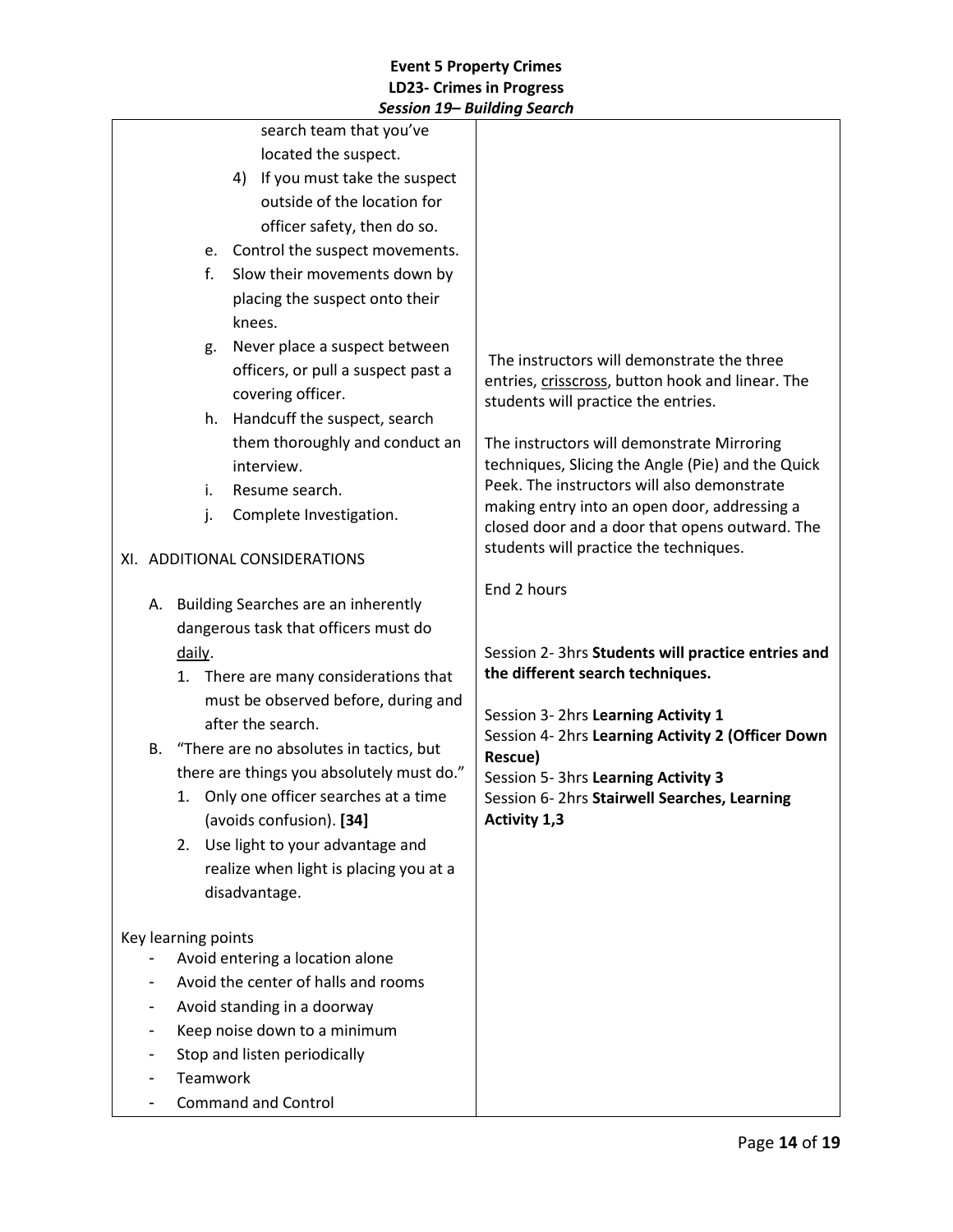| $\sim$ | Take your time, there is no reason to rush $ $ |  |
|--------|------------------------------------------------|--|
|        |                                                |  |
| XII.   |                                                |  |

# **Learning Activity 1- Possible Open Door at 12020 Academy Circle [23.II.C.1,2,3,4,6,7,8,9,10 23.III.A.2]**

**Purpose-** Provide the students with an understanding of search concepts and the knowledge and use of the equipment necessary to conduct a safe search.

**Description-** The suspect will hide under the countertop at 12020 Academy Circle. The suspect will be played by one of the instructors.

Four recruits will be chosen to assume the role of the police officers. The primary unit will receive a radio call of a possible open door at 12020 Academy Circle. The officers will have a call back number and will attempt to contact the PR (Person Reporting). The PR will advise the officers the front door of the residence at 12020 Academy Circle is open. There is no additional information given.

The primary unit will advise dispatch of their code 6 location and communicate any pertinent information. The officers will make a safe approach and observe the front door of the location ajar. The unit will communicate all necessary information including requesting additional resources to contain the building. The officers should utilize the 4 C's (Control, Communicate, Coordinate and Contain). After containing the **location**, the officers will attempt to call out any potential suspects inside of the location using available resources.

The officers will work as a team and use the search methods they were taught. They will enter the location and using the search methods they were taught the officers will locate the suspect hiding under the countertop. The officers will successfully take the suspect into custody using the building search concepts.

(*The time needed to get to the point of extraction and arrest will vary. Completing the scenario successfully will vary in time depending on the students)* 

## Suspect behaviors:

• Cooperative

## **Resources needed:**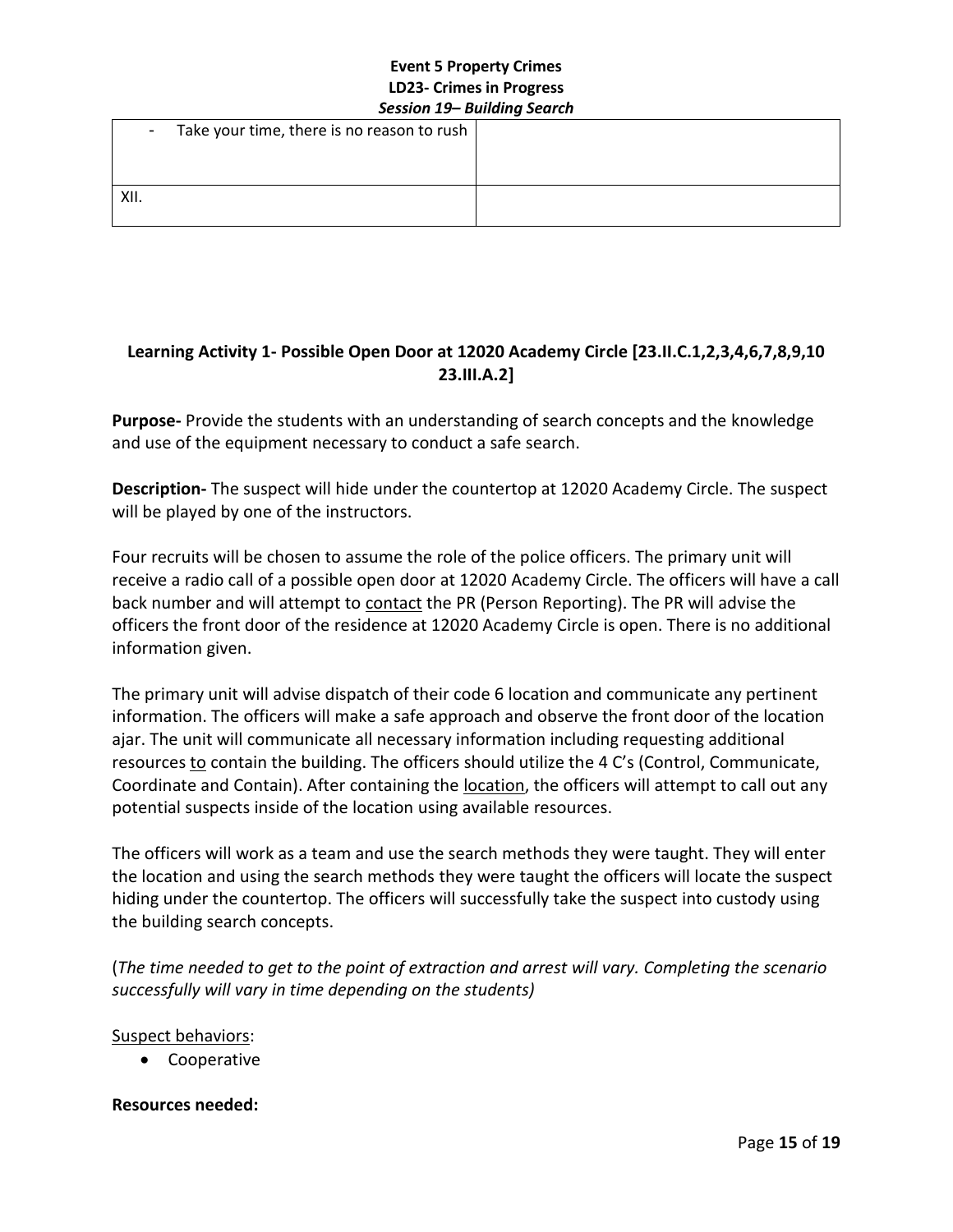- Inert handguns
- Mirror
- Flashlight
- Training radios
- 1 radio for emergency notifications

#### **Key learning points:**

- Communication
- What we do with an Area of Concern (Cover, clear or secure)
- Avoid entering a location alone
- Avoid the center of halls and rooms
- Avoid standing in a doorway
- Keep noise down to a minimum
- Stop and listen periodically
- The importance of teamwork
- The importance of Command and Control
- Take your time, there is no reason to rush

**Time needed:** 15-20 minutes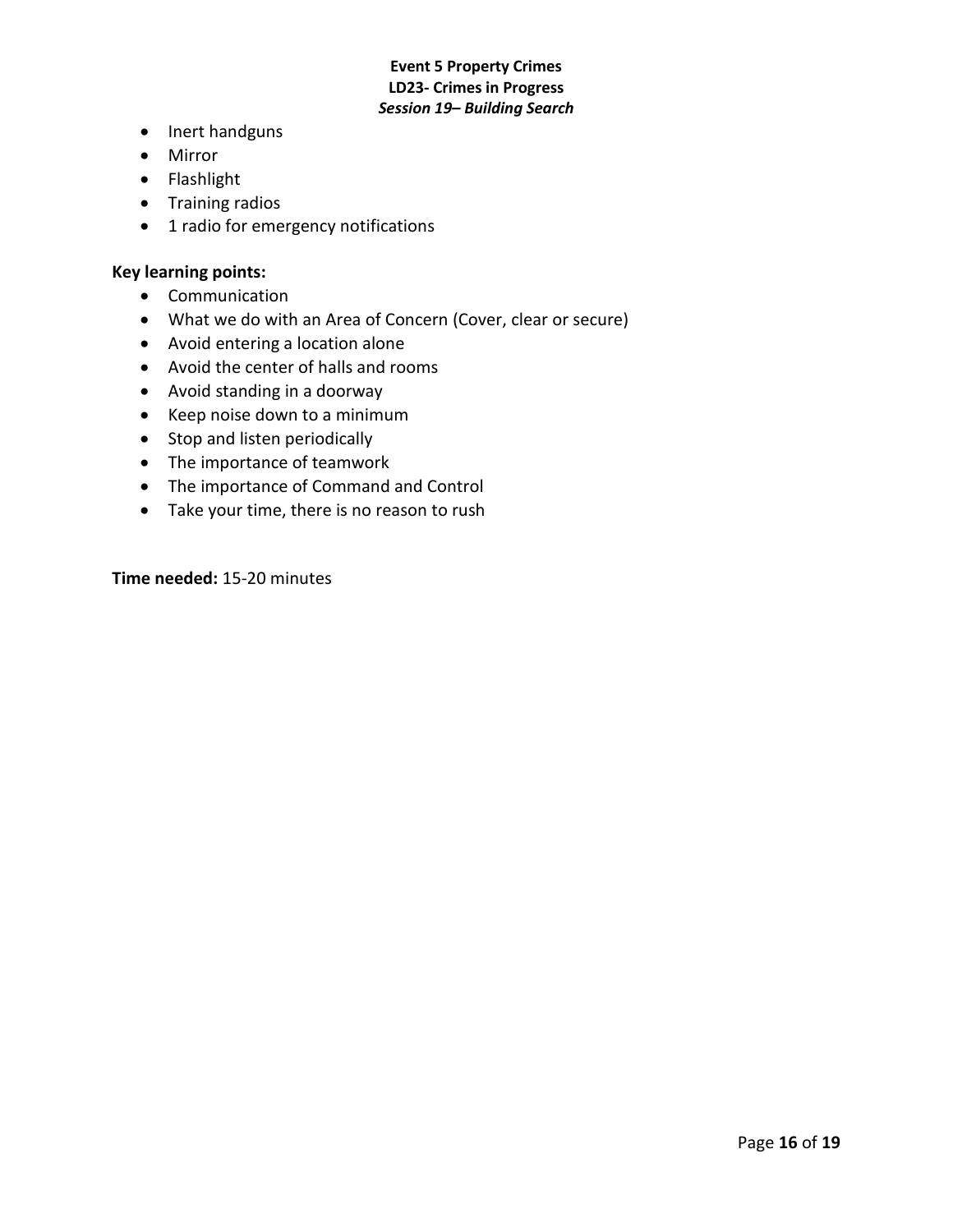# **Learning Activity 2- Officer Down Rescue Demonstration [23.IV.A.5,]**

**Purpose-**The students will understand the proper tactics in performing an Officer Down Rescue. The students will demonstrate an Officer Down Rescue during Building Search Simunitions.

**Description-** Four Recruit Officers will assume the role of officers searching a building in Sit Sim Village (any building). One instructor (role-player) will assume the role of the suspect who will be hiding inside the building. Three officers will enter the building and the suspect will start shooting. One officer will go down simulating he/she had been shot. The officer closest to the downed officer yells out the officer's name ("Jones is down, Jones is down") or "Officer Down!" The officer closest to the downed officer then moves in front or to a tactically superior position in relation to the downed officer and begins firing cover fire. Cover fire shall be directed at the area where the officer knows the suspect is located. The next officer will go to the downed officer and physically extract the officer from the location. He/she shall verbalize they are moving so the officer providing cover fire does not get left inside the building by herself/himself.

## Suspect behaviors:

• Deadly

## **Resources needed:**

• Inert handguns

# **Key learning points:**

- Importance of communication
- The importance of using cover fire
- Rate of fire (Training Purposes = no faster than one round per half second) allowing the rescuer the time necessary for extraction
- The importance of teamwork.
- The importance of Command and Control.

#### **Time needed:** 10 minutes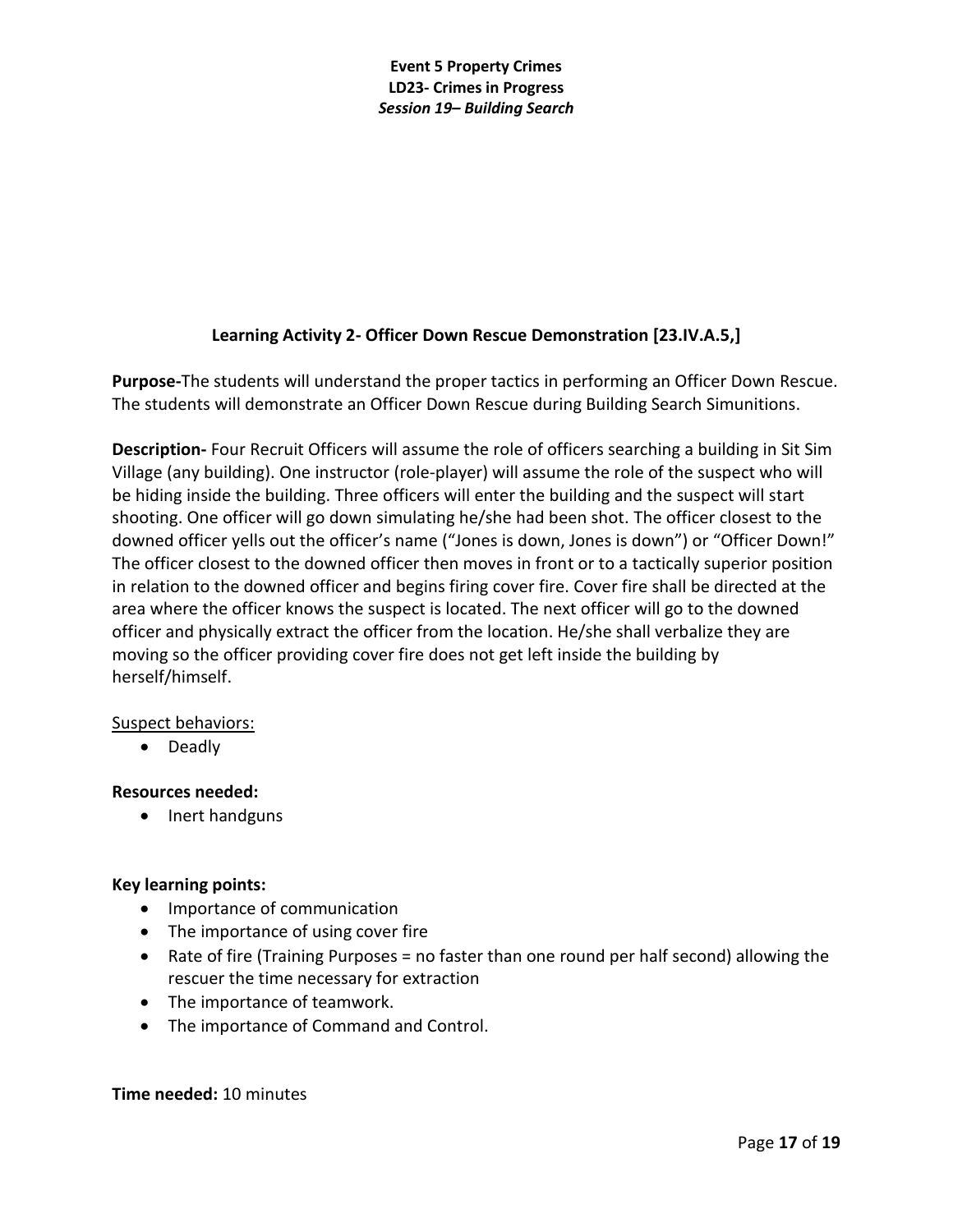# **Learning Activity 3- Open door at the LAPD Motel [23.II.C.1,2,3,4,6,7,8,9,10 23.III.A.2]**

**Purpose-** Provide the students with an understanding of search concepts and the knowledge and use of the equipment necessary to conduct a safe search.

**Description-** The suspect will hide in the LAPD motel. The suspect (Role Player) will be played by one of the instructors.

Four Recruit Officers will be chosen to assume the role of the police officers. The primary unit will receive a radio call of an open door at the LAPD Motel. The officers will have a call back number and will attempt to contact the PR (Person Reporting). The PR will advise the officers the front door upstairs of the LAPD Motel is open and no one has permission to be inside. There is no additional information given.

The primary unit will advise dispatch of their code 6 location and communicate any pertinent information. The officers will make a safe approach and observe the front door of the location ajar. The primary unit will communicate all necessary information including requesting additional resources to contain the building. The officers should utilize the 4 C's (Control, Communicate, Coordinate and Contain). After containing the location, the officers will attempt to call out any potential suspects inside of the location using available resources.

The officers will work as a team and use the search methods they were taught including stairwell searches. They will enter the location and using the search methods they were taught the officers will locate the suspect hiding inside the location. The officers will successfully take the suspect into custody using the building search concepts.

## Suspect behaviors:

• Cooperative

## **Resources needed:**

- Inert handguns
- Mirror
- Flashlight
- Training radios
- 1 radio for emergency notifications